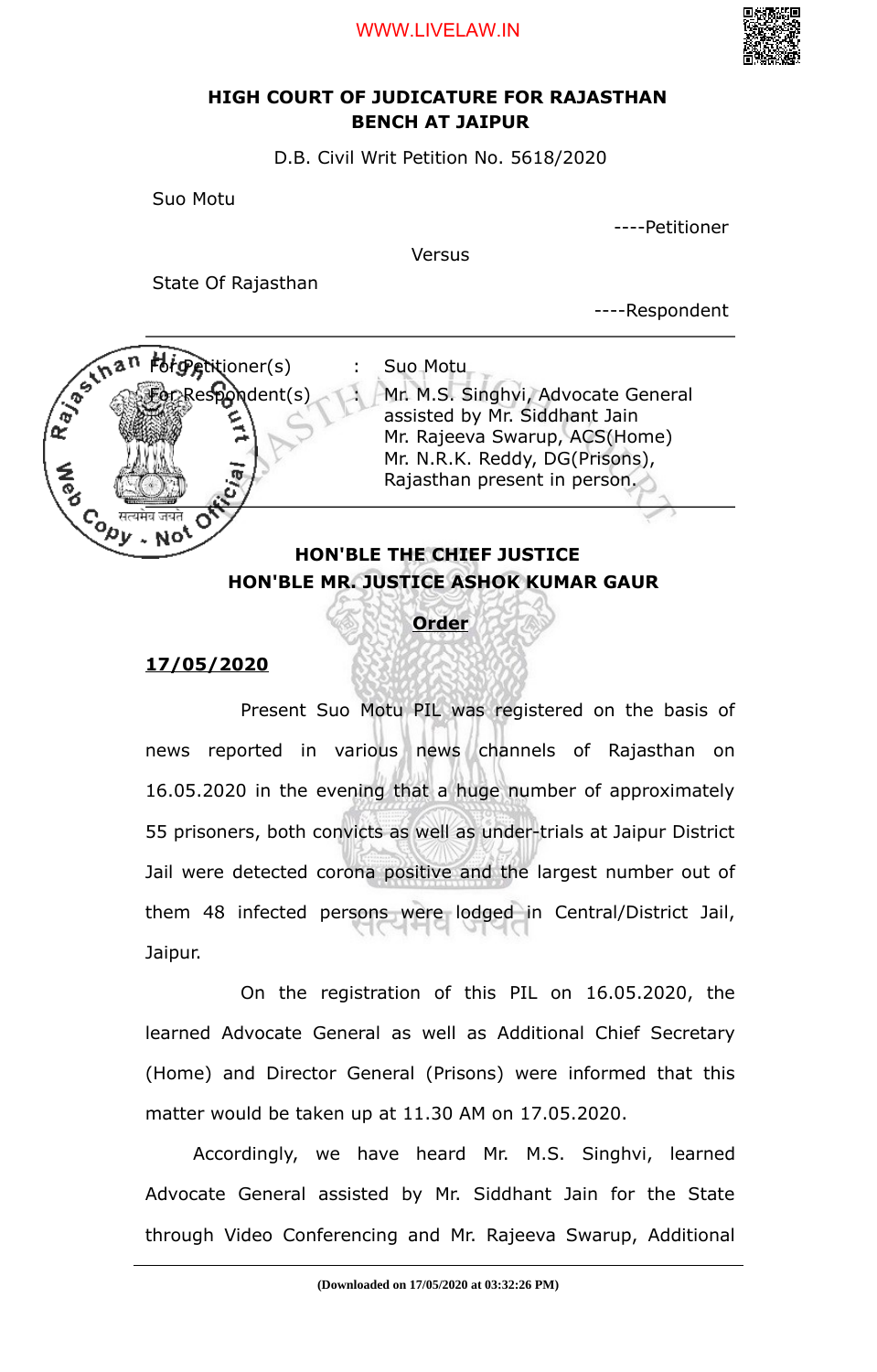$\widehat{High}$ 

Chief Secretary(Home), Government of Rajasthan and Mr. N.R.K. Reddy, Director General (Prisons), Rajasthan in person. We have also perused certain newspaper article published in the Times of India dated 17.05.2020 indicating that the numbers of positive corona cases which were reported on 16.05.2020 in Jaipur District Jail itself had gone upto 128 inmates within past 48 hours. R. Januar

Learned Advocate General submitted a note relating to

strict  $\Omega$ <sub>k</sub>, Jaipur dated 17.05.2020, which reads as under:-

In<sup>+</sup> District Jail Jaipur, Kallu Ram was arrested and remanded to send district Jail on 13.4.2020. He was charged inter alia for offence under Rajasthan Excise Act.

Co Heatha strain of the protocol he was put to isolation ward on 13.4.2020 till 2.5.2020. On being found to be normal, he was shifted to ward No.5 on 3.5.2020.

- 3. On 9.5.2020, he had loose motion and low BP.
- 4. He was referred to hospital and on test being conducted he was found to be positive.
- 5. During the period from  $3<sup>rd</sup>$  May to 9<sup>th</sup> May he had come into contact with other inmates with huge problem.
- 6. There were in all 423 inmates in District Jail, Jaipur and other staff. All have been tested for Covid-19 and 119 were reported positive, 9 positive previously. One Jail Superintendent was also be reported to be positive.
- 7. That ward No.5 was declared to be Covid Care Centre then shifting 10 inmates above 55 years of age and morbidity to SMS hospital.
- 8. That the Director General, Prisons have issued various instructions. In all there are 20000 prisoners in all over Rajasthan lodged in various Jails, as against capacity of 22000. After the present incident instructions have been issued for not admitting any fresh prisoners in the Jails where inmates are already lodged and for new prisoners separate Jails have got vacated at different places and they are lodged there.
- 9. Immediately after this incident, the Additional Chief Secretary (Home) and Director Prisons have taken stock of the situation and have taken all remedial measures to prevent recurrence of any such eventual incidents."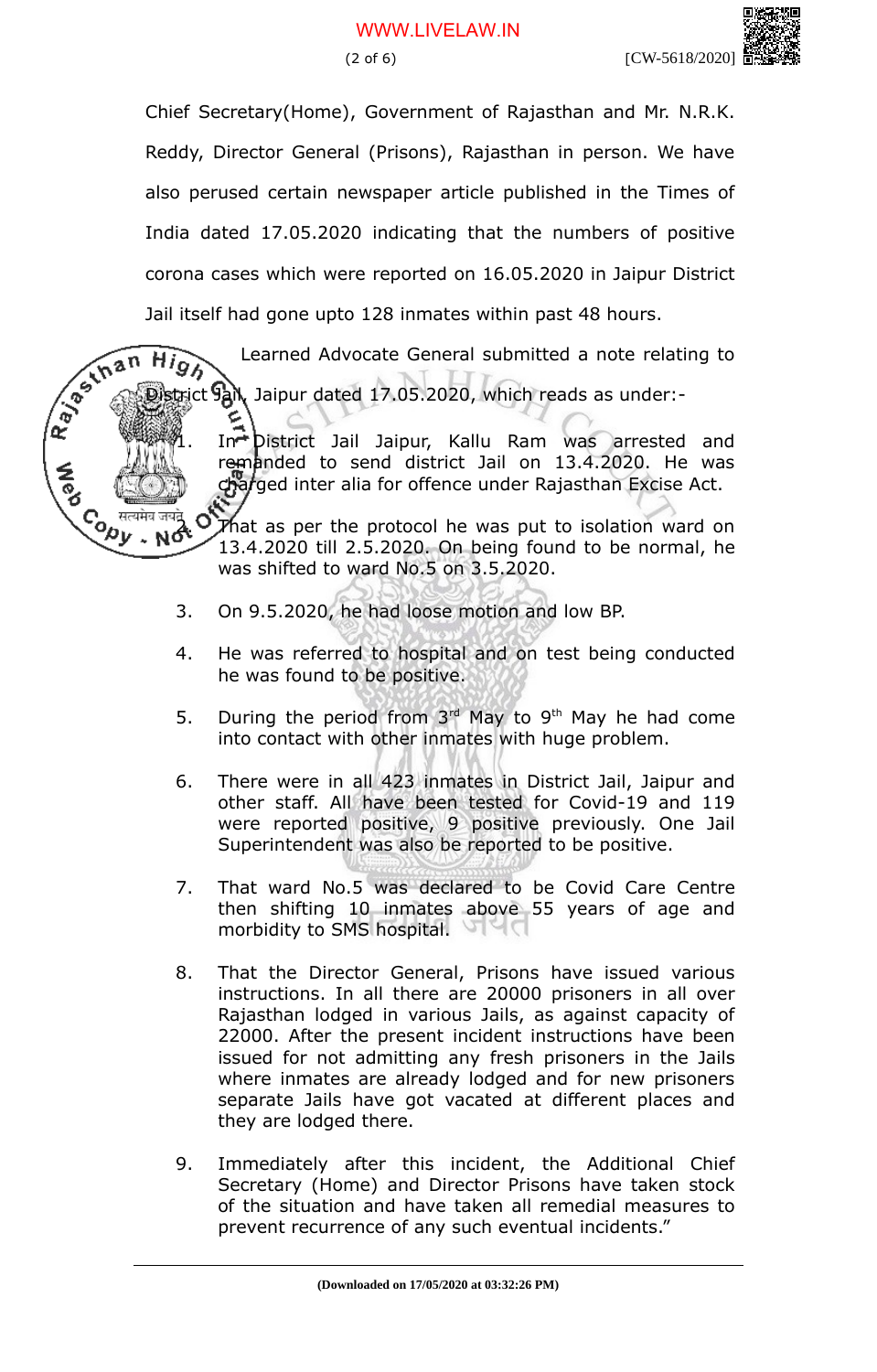# WWW.LIVELAW.IN

(3 of 6) [CW-5618/2020]

The Additional Chief Secretary (Home) stated that the Government of Rajasthan has created Standard Operating Procedure (SOP) dealing with the process of admission of an accused to the jails and the manner in which they are to be tested at the time of entry. He brought to our notice that District Jails and Central Jails in particular have been identified and special<br> $\frac{1}{2}$ <br> $\frac{1}{2}$ <br> $\frac{1}{2}$ <br> $\frac{1}{2}$ <br> $\frac{1}{2}$ <br> $\frac{1}{2}$ <br> $\frac{1}{2}$ <br> $\frac{1}{2}$ <br> $\frac{1}{2}$ <br> $\frac{1}{2}$ <br> $\frac{1}{2}$ <br> $\frac{1}{2}$ <br> $\frac{1}{2}$ <br> $\frac{1}{2}$ Isolation Wards have been created where on first admission of an accused/prisoner to the jail, they are required to spend 21 days in the said **Is**olation Ward and if they are found to have no ptoms of corona virus, they are ready to go into the General  $C_0$  are in Ward within the prisons system.

The Director General (Prisons), Rajasthan, submitted that a report of jail conditions in Rajasthan printed by the Rajasthan State Legal Services Authority (RSLSA) and authored by Ms. Smita Chakraborty has been given to him and he, in turn, has sent copies thereof to all the jails within the State of Rajasthan. In particular he sought to highlight that the jail authorities have taken special care for prevention and substantial work is being done towards cleanliness, which has resulted in substantial drop in Respiratory Tract Infections and skin diseases of inmates of jails in Rajasthan. ਸ਼ਟਪਸ਼ਰ ਯਪੋ

Having heard the learned Advocate General and the statements of Additional Chief Secretary (Home) and the Director General (Prisons) and keeping in view the necessity to maintain high standards of care for the jail inmates, the following directions are being issued:-

(1) We direct the State Government to incorporate for the COVID-19 SOP for jails the requirements of having an accused being tested by local medical authorities for corona virus and if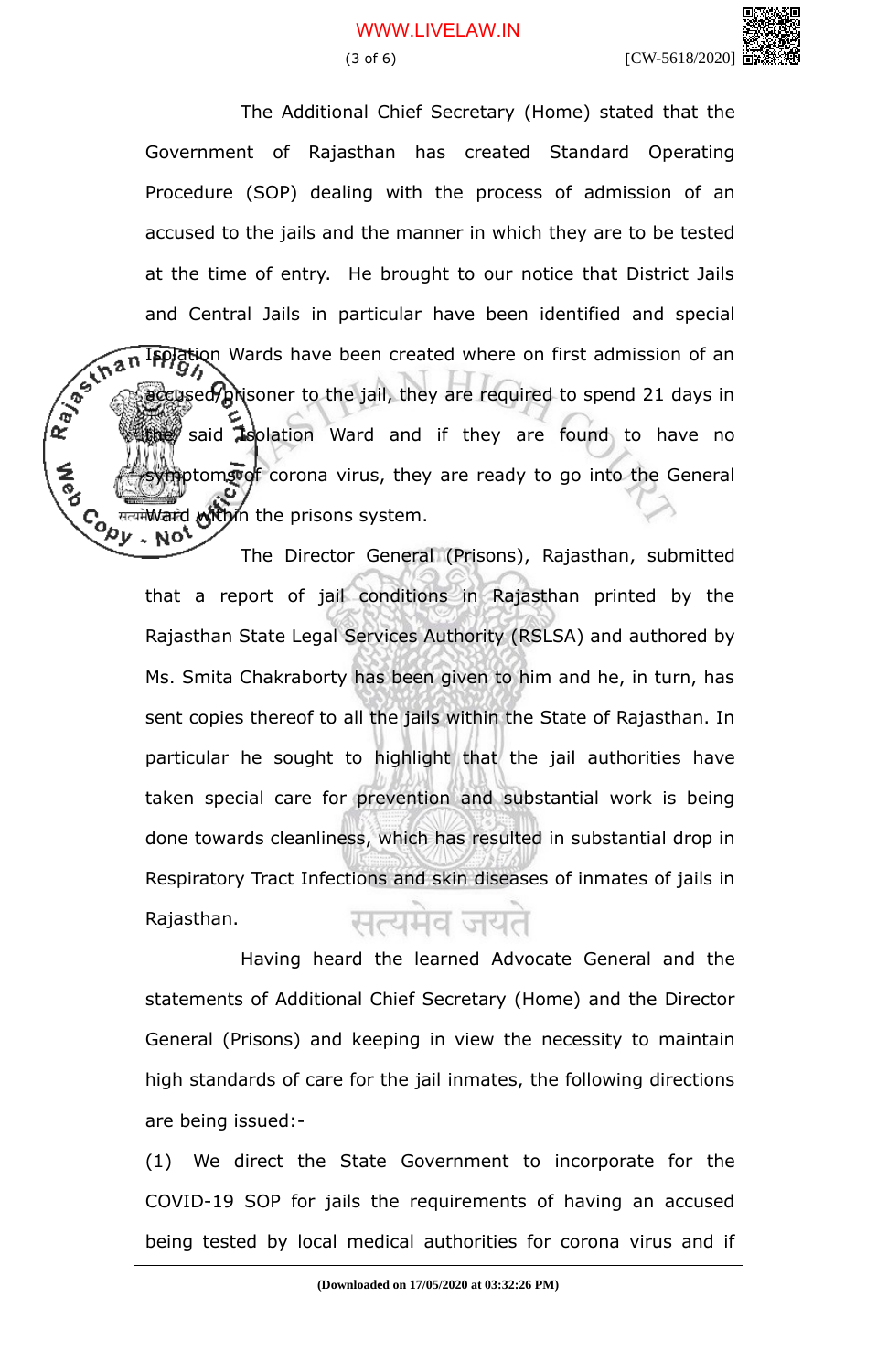found negative, only then allow such accused person to be remanded to jail custody/police custody.

(2) After the accused is tested prior to his/her entry into the jail premises or police custody, the accused we are informed spend a period of 21 days in Isolation Ward segregated separately from the General Ward for inhabitants of the jails. The jail authorities<br>
when the prison of the jails. The jail authorities<br>
when the prison isolation,<br>
when the once again presented before<br>
when the prison isolation, ensure that prior to releasing such prisoners from isolation, must be once again presented before the local medical authorities for check up again to verify whether that prisoner has eloped any symptom of corona virus and also carry out RT-PCR Contributes to cover also possible asymptomatic prisoner. Once such<br>the state the sail **NO** elearance is obtained from the medical authorities, the jail authority may shift such prisoner or under-trial to the General Ward.

> (3) The jail authorities who are in direct contact with such prisoners in isolation also require special attention to ensure that such virus is not transmitted to them or their families and authorities will ensure test of jail staff and their family members on a regular random basis, at least fortnightly.

> (4) The medical officers of each district shall inspect the Isolation Wards in the jails and suggest the jail authorities to take out whatever steps may be necessary for maintaining cleanliness and sanitization necessary for keeping such persons in the Isolation Wards.

> (5) Jail doctors must be made available for checking the prisoners in Isolation Wards for their general checkup on day-today basis. The jail doctors shall ensure visit to the Isolation Wards and checkup of the prisoners in such wards everyday and record the same.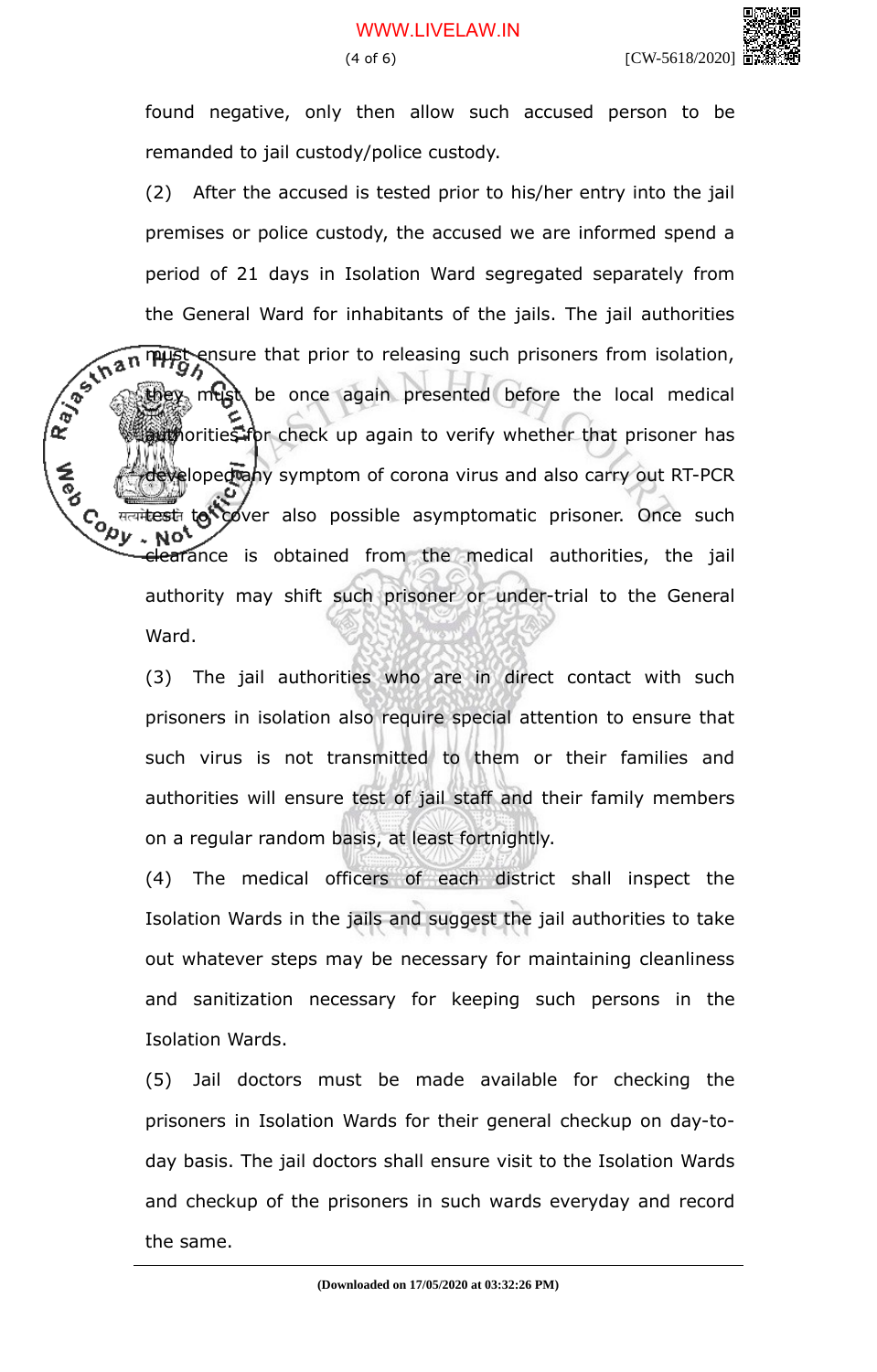The aforesaid directions are being made to the State of Rajasthan in order to incorporate these directions in their SOP for jails for the purpose of the present COVID pandemic.

It is also brought to our notice that the Union of India and the State of Rajasthan have also issued certain guidelines to jail authorities to maintain such procedures and standards during<br>the course of present COVID pandemic. The RSLSA have also<br>a prepared a report on the jails of Rajasthan and the course of present COVID pandemic. The RSLSA have also prepared a report on the jails of Rajasthan and have made certain pecific suggestions regarding maintenance of cleanliness and ene for the purpose of maintaining public health within the Contraction of O

For ascertaining whether the directions/suggestions as noted above, are being complied with or not and to what extent, we direct the committees to be formed consisting of the (i) Secretary, DLSA or TLSA, (ii) CMHO and/or its representative and (iii) President or Secretary of the local Bar Association. This team shall visit each jail within their respective districts, Central Jail/District Jail/ Sub Jail and they shall check and verify the status of each jail vis-a-vis parameters set up by the Union of India, the State of Rajasthan as well as in the publication made by the RSLSA, in particular all suggestions regarding public health within the jail premises. Such committees formed for each jail i.e. Central Jail, District Jail and/or Sub Jail, shall visit in their respective districts/Sub Division and reports by them regarding status, shall be submitted before the Member Secretary, RSLSA on or before 22.05.2020.

The Member Secretary, RSLSA and Ms. Smita Chakraborty are requested to collate all such reports and present the same in a concise manner with their suggestions, if any,